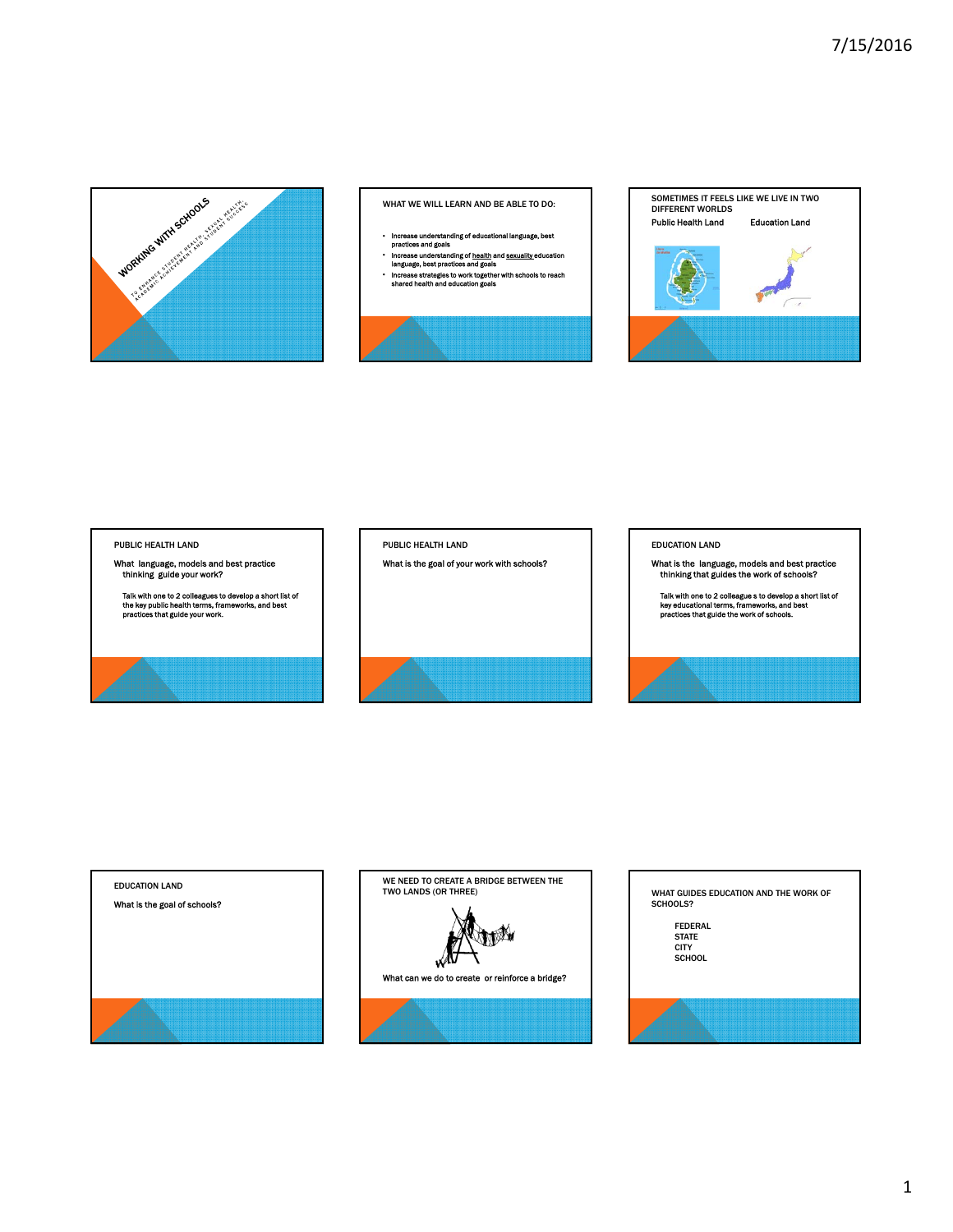#### LET'S LOOK AT FEDERAL

#### Congress

US Department of Education

Secretary of Education and DOE staff "All students have access to high quality education"<br>"establish policy for, administer and coordinate most<br>"federal assistance to education, collect data on<br>US schools, and to enforce federal educational<br>laws regarding pri



| <b>FEDERAL ROLE</b>                                    |
|--------------------------------------------------------|
| <b>NCLB</b><br><b>ESEA</b> reauthorized<br><b>ESSA</b> |
| States in charge<br>Federal in charge                  |
| Well Rounded Education<br>Common Core                  |
| (including health education and physical education)    |
| <b>National Standards and Guiding Documents</b>        |
|                                                        |
|                                                        |
|                                                        |

#### LET'S LOOK AT STATES

Governor Legislature State Board of Education Chief State School Officer Department of Public Education

#### DISTRICTS/COUNTY

School Board of Education Superintendent

District Administration (Assistant Superintendent, Health Coordinator, Athletic Director, Curriculum/Assessment /Instruction Director, etc) WSCC/CSH Advisory Council



#### SCHOOLS

Principal Assistant Principal/Dean Subject area teachers WSCC/CSH Advisory Councils (ie: Wellness Councils) School Teams (ie: School Improvement Teams)



Vision and/or Mission School Improvement Plans Policies and Practices Codes of Conduct/Rules Culture and Climate

Staffing/Professional Development Curriculum, Instruction, Assessment Budgeting Staff and Teacher Decision Making Parent /Community Involvement

DISTRICTS/SCHOOLS **DISTRICTS** SCHOOL HEALTH AND SEXUALITY EDUCATION?

- Coordinated School Health and Whole Child Approach (CDC DASH)
- National Health Education Standards National Sexuality Education Standards National and State Education laws and related
- mandates State Health Education Standards

State Guidance Documents